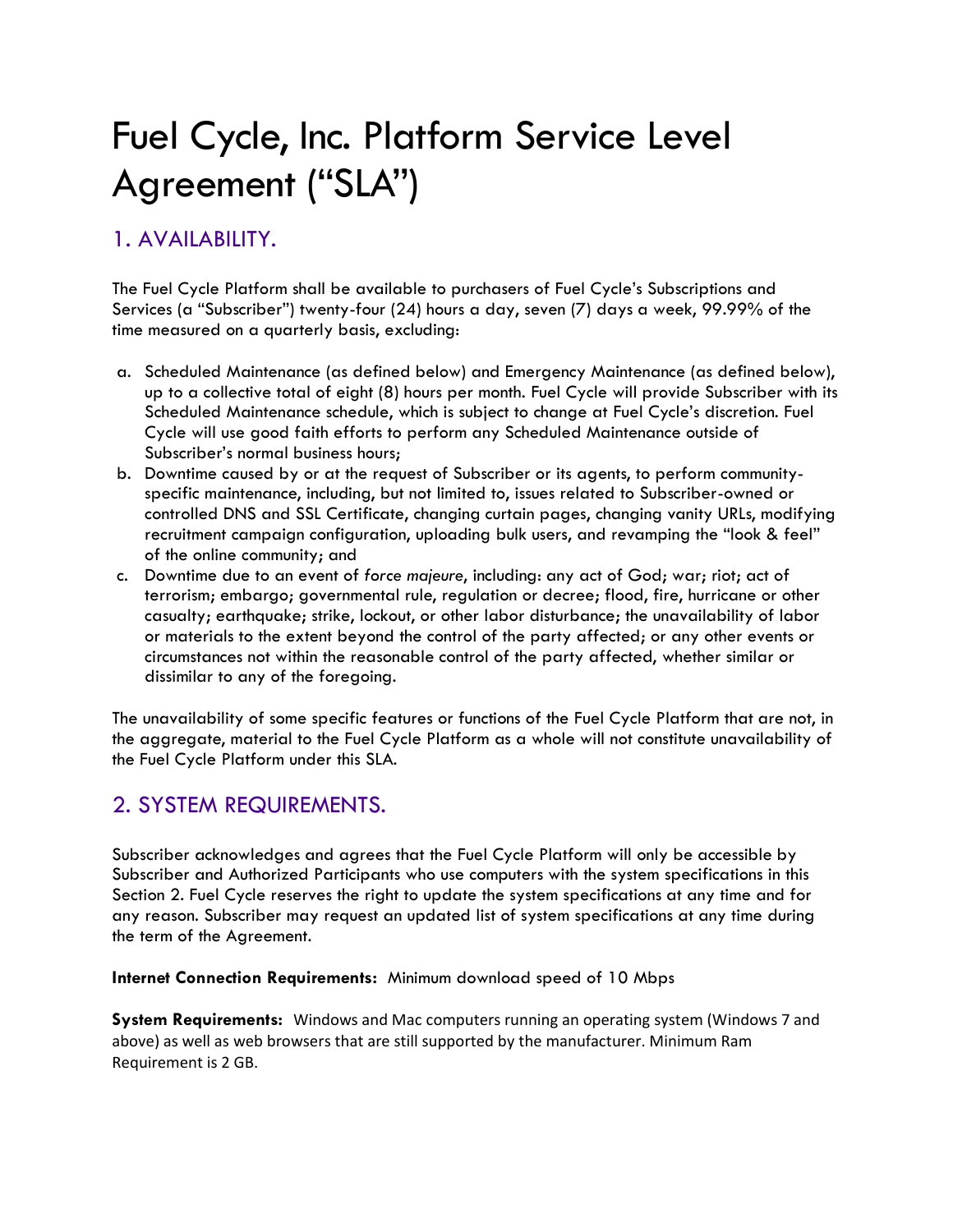Subscriber acknowledges and agrees that Fuel Cycle can only provide web-based administrative support as set forth in this SLA (as updated from time to time) to Subscriber and Authorized Participants who use one of the supported browsers, install all the required browser plug-ins, use one of the supported operating systems, have the minimum required memory in such system, and have at least the minimum required Internet bandwidth to access the Fuel Cycle Platform service.

# 3. SERVICE INCIDENTS.

- a. "**Service Incident**" means an event which causes interruption to, or a reduction in the quality of, an Authorized Participant's experience using the Fuel Cycle Platform.
- b. "**Authorized Participant Functions**" of the Fuel Cycle Platform include the following: (1) Logging into the Fuel Cycle Platform, (2) accessing and participating in activities, (3) accessing and participating in online surveys, (4) accessing and sharing multimedia content in online albums and resource areas, (5) accessing and participating in online sessions and responding to Subscriber's agents in such sessions, (6) accessing and sharing personal profiles to interact socially with other Authorized Participants in the community, and (8) accessing and responding to announcements and Events sponsored by Subscriber in the online community.
- c. "**Administrative Functions**" of the Fuel Cycle Platform include the following: (1) accessing reports available online that capture the interactions of Authorized Participants in the online community, (2) conducting recruitment drives online at the request of Subscriber, (3) modifying the profile information of Authorized Participants, (4) designing new announcements, surveys, sessions, [ideas], and discussion, and (5) other functionalities with minimal impact on the business operations of Subscriber.
- d. Each of the "**Severity Levels**" is defined below:

| <b>Severity</b><br>Level | <b>Severity Level</b><br><b>Definition</b>                                                                                                                                                                                                                                                                                    |  |
|--------------------------|-------------------------------------------------------------------------------------------------------------------------------------------------------------------------------------------------------------------------------------------------------------------------------------------------------------------------------|--|
| $\mathbf{1}$             | Critical Service Incident or outage of the Fuel Cycle Platform. No Subscriber or<br>Authorized Participant can access the Fuel Cycle Platform. All Authorized<br>Participant Functions of the Fuel Cycle Platform are not available.                                                                                          |  |
| $\overline{2}$           | Major Service Incident with partial outage of one or more Authorized<br>Participant Functions of the Fuel Cycle Platform. Most of the Authorized<br>Participant Functions of the Fuel Cycle Platform are available to Subscriber but one<br>or more Authorized Participant Functions of the Fuel Cycle Platform are impaired. |  |
| 3                        | Minor Service Incident with partial outage of Administrative Functions of the<br>Fuel Cycle Platform. All Authorized Participant Functions of the Fuel Cycle Platform<br>are available but some Administrative Functions are impaired.                                                                                        |  |
| $\boldsymbol{4}$         | Minor Service Incident with no outage. The Fuel Cycle Platform is generally<br>usable. Some minor errors in the operations or the content that does not impact the<br>availability of the Authorized Participant Functions or the Administrative Functions<br>of the Fuel Cycle Platform.                                     |  |

The Severity Level of a Service Incident will be determined by Fuel Cycle in its sole discretion.

e. **Service Levels\***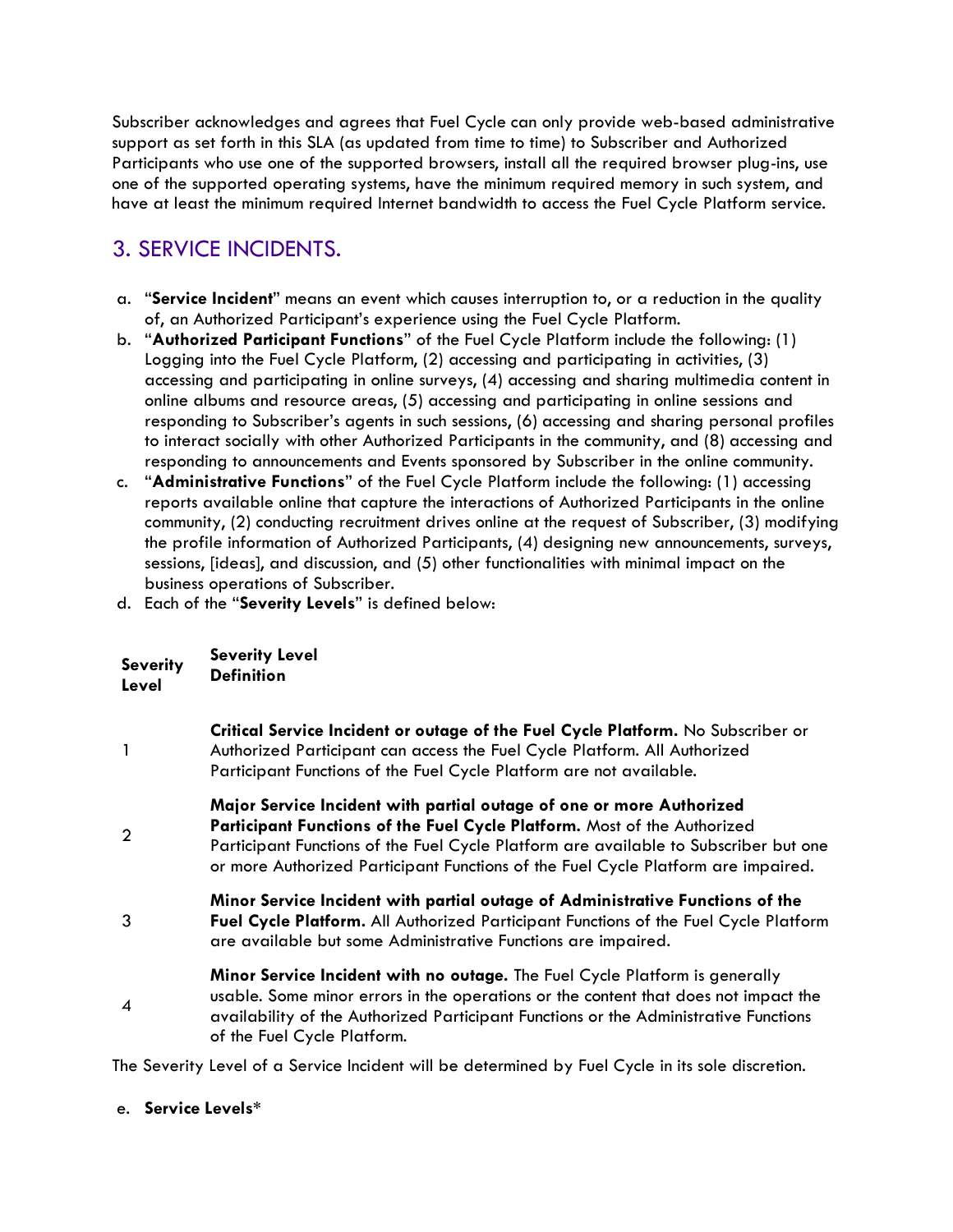i. Fuel Cycle will use commercially reasonable efforts to respond to and remedy each Service Incident based on its Severity Level as set forth hereinafter.

| Severit<br>y Level | Acknowledgemen<br>t Time | Update<br>Frequency | Escalation                                                                                                                                                   |
|--------------------|--------------------------|---------------------|--------------------------------------------------------------------------------------------------------------------------------------------------------------|
|                    | $<$ 1 Hour               | 2 Hours             | <b>Escalated to Fuel Cycle's Client Services team</b><br>immediately, who shall implement Subscriber's<br>notification protocols.                            |
| 2                  | $<$ 4 Hours              | 4 Hours             | <b>Escalated to Fuel Cycle's Client Services team</b><br>immediately, who shall implement Subscriber's<br>notification protocols, if not resolved in 1 day.  |
| 3                  | $< 8$ Hours              | Daily               | <b>Escalated to Fuel Cycle's Client Services team</b><br>immediately, who shall implement Subscriber's<br>notification protocols, if not resolved in 2 days. |
| 4                  | $<$ 2 Days               | As Needed           | <b>Escalated to Fuel Cycle's Client Services team</b><br>immediately, who shall implement Subscriber's<br>notification protocols, if not resolved in 5 days  |

- ii. "**Acknowledgement Time**" is the time elapsed in registering a Service Incident in Fuel Cycle's service management system after the actual occurrence of that incident.
- iii. Fuel Cycle will use commercially reasonable effort to actively monitor the service availability of the Fuel Cycle Platform and if any loss of functionality is detected, will report a Service Incident by contacting the Service Desk of Fuel Cycle.
- iv. Subscriber will use commercially reasonable efforts to provide accurate and immediate notification of any Service Incident to the Service Desk of Fuel Cycle so that Fuel Cycle may promptly take any remedial action. Fuel Cycle will respond to the contact person of the Subscriber who reported the Service Incident within the Acknowledgement Time specified in the table above, based on the Service Incident's Severity Level assigned by the Service Desk of Fuel Cycle.
- v. "**Update Frequency**" will be the frequency by which Fuel Cycle will provide email updates on the status of the resolution of a Service Incident to the Fuel Cycle Account Manager supporting the Subscriber, who in turn can provide updates to the Subscriber based on Subscriber's notification policies.

\* Notwithstanding anything to the contrary contained in this Agreement, Fuel Cycle is not obligated to remedy any Service Incident caused by user error or by Subscriber's or any Authorized Participant's failure to access the Fuel Cycle Platform with a compatible system or web browser.